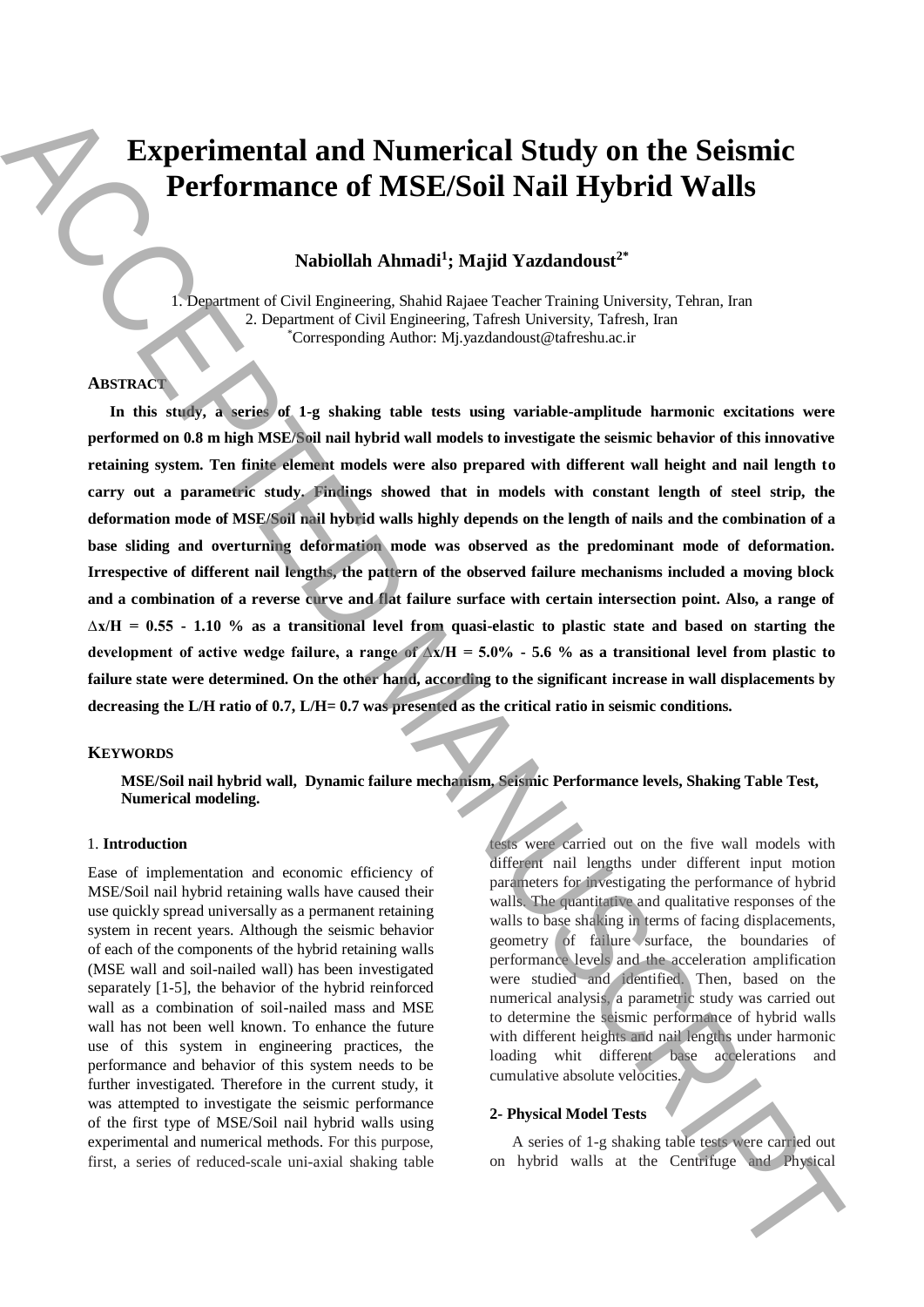Modeling Center in Tehran University. Taking account of the height of walls studied by other researchers and the selected scale factor  $(N = 10)$  and considering the limitation in the height of the box container, *0.8 m* was selected as the total height of hybrid wall models. To study the models in the same geometrical conditions and the elimination of additional geometric variables, the steel-strip reinforced zone and the soil-nailed mass were considered with equal heights ( $H_1 = H_2 = 0.45$ *m*). To construct the different parts of the hybrid wall models (foundation, backfill, soil-nailed mass and steel-strip reinforced zone), a wet mixture of Firuzkooh 161 sand and Firuzkooh silt with different relative densities was used. As recommended by FHWA [6], a relative density of %85 was selected to construct the reinforced zone in MSE portion. Other zones of these models (foundation, backfill and soil-nailed zone) were constructed of a medium state of density (%56). By considering the pull-out behavior as the main criterion to scale down the reinforcement elements, the reducedscale metal strip and nail were selected based on the similitude rules and scaling factor (1:10). To reinforce the main portions of hybrid retaining wall models (soilnailed mass and MSE zone), uniform lengths of nail and steel strip were used. Since in seismic conditions, the minimum value of nail length to wall height ratio  $L/H = 0.7$  has been recommended by FHWA [7] physical models were constructed with the values of  $L/H = 0.5, 0.6, 0.7, 0.8$  and 0.9. Selecting this range of values made it possible to investigate the seismic behavior of hybrid walls which have been reinforced with different lengths of nail, greater and less than the minimum recommended value. It should be noted that in all models, based on the minimum recommended length of reinforcement FHWA [7], the reinforced soil portion (MSE wall) was constructed of steel strips with the value of  $L/H_2 = 0.7$ . The models were shaken using a variable-amplitude harmonic excitation and their response was measured by four displacement transducers (LVDT) and thirteen accelerometers installed in the models. The schematic geometry and picture of the hybrid wall models have been shown in Figure 1. Analysis Contribution of Fourier and the context of the basis of the matrix of the matrix of the same of the basis of the same of the same of the same of the same of the same of the same of the same of the same of the sam

#### **3- Numerical studies**

In order to perform numerical studies, FLAC software was used. All of numerical models were prepared by selecting two categories including 6, and 9 meters for height of the wall and five categories including 0.6H, 0.8H, 1.0H, 1.2H and 1.4H for length of nails. To select the geotechnical parameters, it has been tried to consider soil type effects by introducing 3 kinds of soil profiles, which are represented as 1 to 3 in 2800 standard of Iran. Considering and using geotechnical parameters from many boreholes representing 3 kinds of soil type in different regions of Iran, geotechnical parameters for modeling the different parts of the model were chosen. After preparing the numerical models, harmonic loads were applied to the foundation level and the dynamic analysis were performed. During each of the dynamic analyses, the history of horizontal wall displacements as a representative of the seismic performance were recorded. Regarding to the studies investigated by Yazdandoust [8], harmonic load frequency, maximum acceleration and cumulative absolute velocity instead effective time were considered in based of soil type and regions seismic risk categories.



**Figure 1. The schematic geometry and pictures of hybrid wall model**

## **4- Results and Discussion**

As illustrated in Figure 2, the pattern of failure mechanisms in all models was similar regardless of the nail length and this failure pattern included a moving block which was delineated by a combination of a slant and reverse curve with certain intersection point. Among all the geometric parameters of the failure surface, only the angle of inflection point was a function of the length of nails, so that increasing the length of nails leaded to the increase in the angle of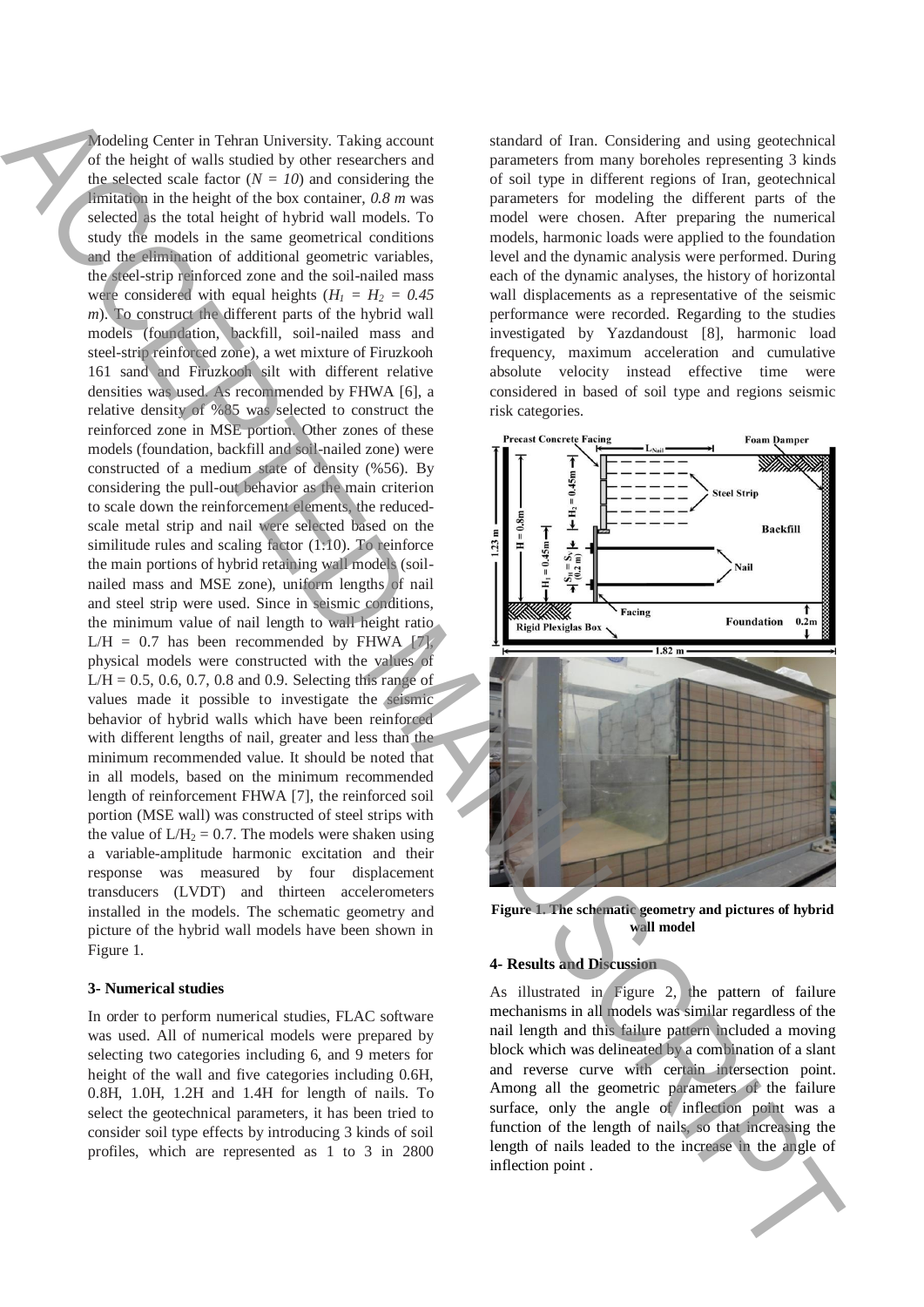

**Figure 2. The geometry of the failure mechanism of hybrid walls with: (a) L > 0.7H; (c) L < 0.7H**

Also, to determine the boundaries of performance levels of soil-nailed walls for use in the performance base design method, based on the formation of initial cracks and failure surface, a range of  $\Delta x/H = 0.55$ . 1.10 % as a transitional level from quasi-elastic to plastic state and based on starting the development of active wedge failure, a range of  $\Delta x/H = 5.0 - 5.6$  % as a transitional level from plastic to failure state were determined and recommended.

According to the results, for MSE/Soil nail hybrid walls which have been reinforced with constant length of steel strip, L/H= 0.7 can be presented as the critical ratio in seismic conditions so that in specified seismic situation, the reduction in L/H of 0.7 leads to significant horizontal displacement of the MSE/Soil nail hybrid walls. This ratio is the key criteria in the performance-based design for the selection of the appropriate nail length. Moreover, given the proper convergence between the maximum normalized horizontal displacement and L/H ratio at different levels of acceleration and duration, the maximum normalized horizontal displacement of the MSE/Soil nail hybrid walls can be defined as a function of L/H ratios and seismic parameters for use in performancebased design method.

It was observed that the amplification factors are nonlinear with elevation and the accelerations are amplified more on top of the wall in all models. This nonlinearity was greater at the wall facing than at the reinforced zone and backfill soil. It was also observed that the acceleration amplification factors increase with increasing magnitude of peak acceleration and decrease with increasing nail length.

#### **5- Conclusion**

The main conclusions regarding physical and numerical models can be summarized as follows:

1) The combination of a base sliding and rotating deformation mode was observed as the predominant mode of deformation. It was found that the deformation mode of hybrid walls highly depends on the length of nails, so that with increasing nails length from 0.5H to 0.7H, the base sliding deformation mode faded and the bulging deformation mode in MSE zone appeared gradually.

2) The pattern of the observed failure mechanisms in all models was similar regardless of the nail length. This failure pattern includes a moving block which is delineated by a combination of a slant and reverse curve with certain intersection point

3) To determine the boundaries of performance levels of MSE/Soil nail hybrid walls for use in the performance base design method, based on the formation of initial cracks and failure surface, a